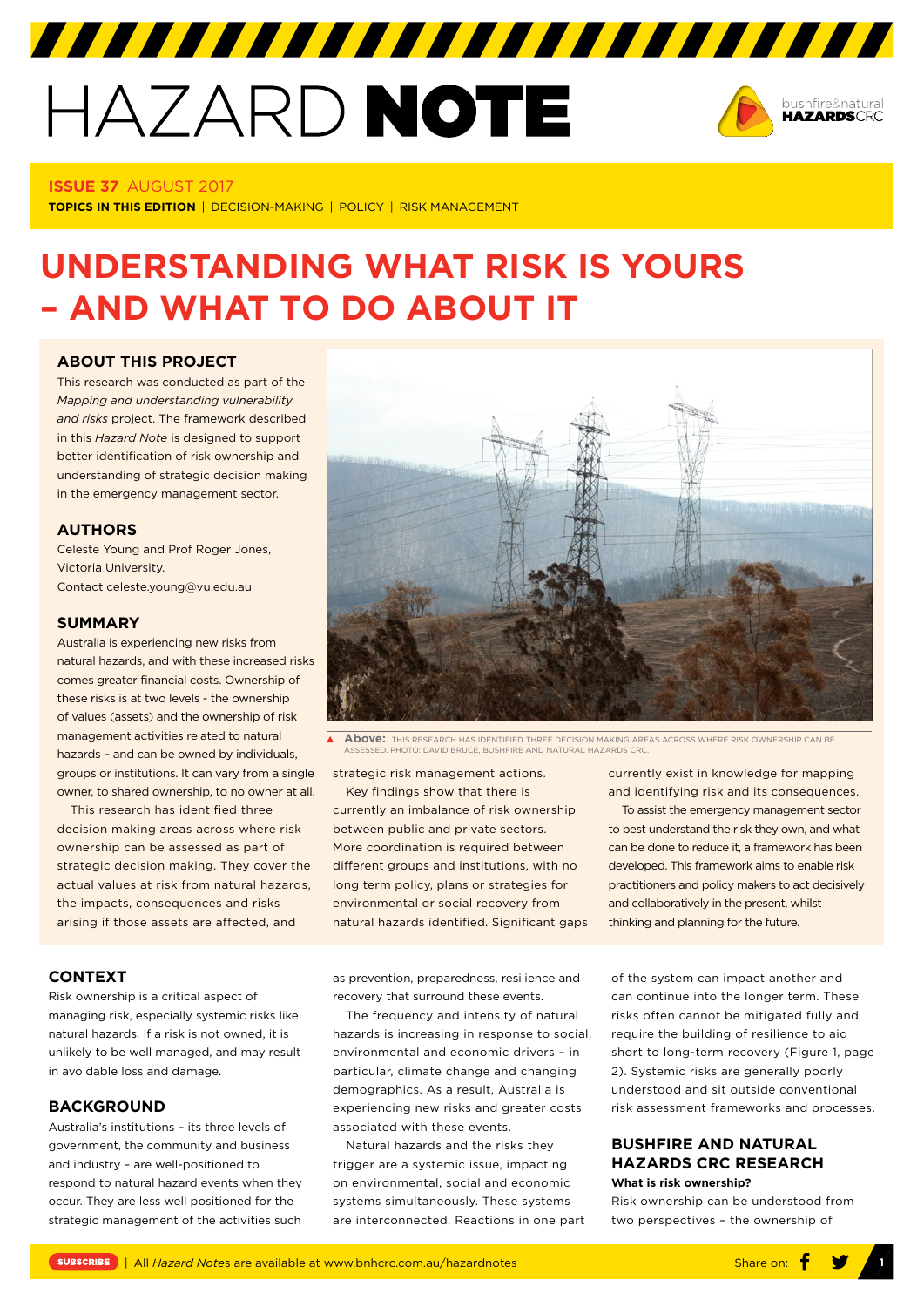



 $\overline{\blacktriangle}$ **Figure 1:** TIMELINES FOR STRATEGIC PLANNING AND RESOURCE REQUIREMENTS FOR EFFECTIVE INTEGRATED NATURAL HAZARD RISK MANAGEMENT



**Figure 2:** AREAS OF DECISION MAKING FOR RISK OWNERSHIP  $\overline{\blacktriangle}$ 

values (assets) and the ownership of risk management activities related to natural hazards. Ownership can be identified through three tiers of owners: individuals, groups, and institutions. These tiers cover local, state and federal government, the community, and business and industry. The broad spectrum of social, environmental and economic values includes both tangible (monetary – e.g., buildings and income) and intangible values (nonmonetary – e.g., amenity and community connectedness). Risk ownership can vary from a single owner, to shared ownership to no owner at all.

The research team have identified three decision making areas across where risk ownership can be assessed as part of strategic decision making. They cover the actual values at risk from natural hazards, the impacts, consequences and risks arising if those assets are affected, and strategic risk management actions as in Figure 2 (above).

There exists a wide range of formal instruments through which risk ownership is currently allocated (Figure 3, page 3). Informal arrangements, such as social contracts, also play a key role in risk ownership, particularly in relation to resilience activities at a community level. This means risk ownership is often a negotiated process, which requires collaboration and meaningful engagement

# **END-USER STATEMENT**

The risk ownership framework for emergency management policy and practice (the framework) has been developed through comprehensive research. It includes a companion process to identify risk owners and enhance emergency risk management activities, including treatments. The framework supports a collaborative approach for prioritising resource allocation (investment) for emergency mitigation, focusing on a broad range of stakeholders with responsibilities for managing emergency risks. It is also applicable to all types of emergencies and therefore consistent with the 'all communities/all emergencies' model.

Importantly, the framework provides clarity for shared responsibility, which is an important element of managing emergency risks. It not only makes sense of the dynamic nature of risk ownership for emergencies, it provides a method for identifying disparate risk owners at different stages. The companion process identifies risk owners beyond the agencies that have traditional emergency management roles. The outputs of this activity have the potential to guide priority projects and programs for mitigation and enhance community resilience.

Key elements of the framework's risk ownership process have been mapped to the risk assessment process in the National Emergency Risk Assessment Guidelines. Even though this provides important linkages to the guidelines process, greater application of the risk ownership process is expected if the key concepts are integrated into guidelines. Accordingly, future revision of these guidelines should incorporate the risk ownership process.

I recommend the framework to anyone involved in emergency risk management. It makes sense of the complexity of risk ownership and has the potential to significantly improve the outcomes of emergency risk assessments, and enhance community resilience.

**– Greg Christopher, Senior Officer Emergency Risk, Emergency Management Victoria** 

to achieve fruitful outcomes.

Ownership can also be allocated in relation to hazard, where specific authorities and agencies are charged

with managing a specific area of risk – for example, bushfire or flood mitigation. This can be problematic for emerging hazards such as heatwaves, where understanding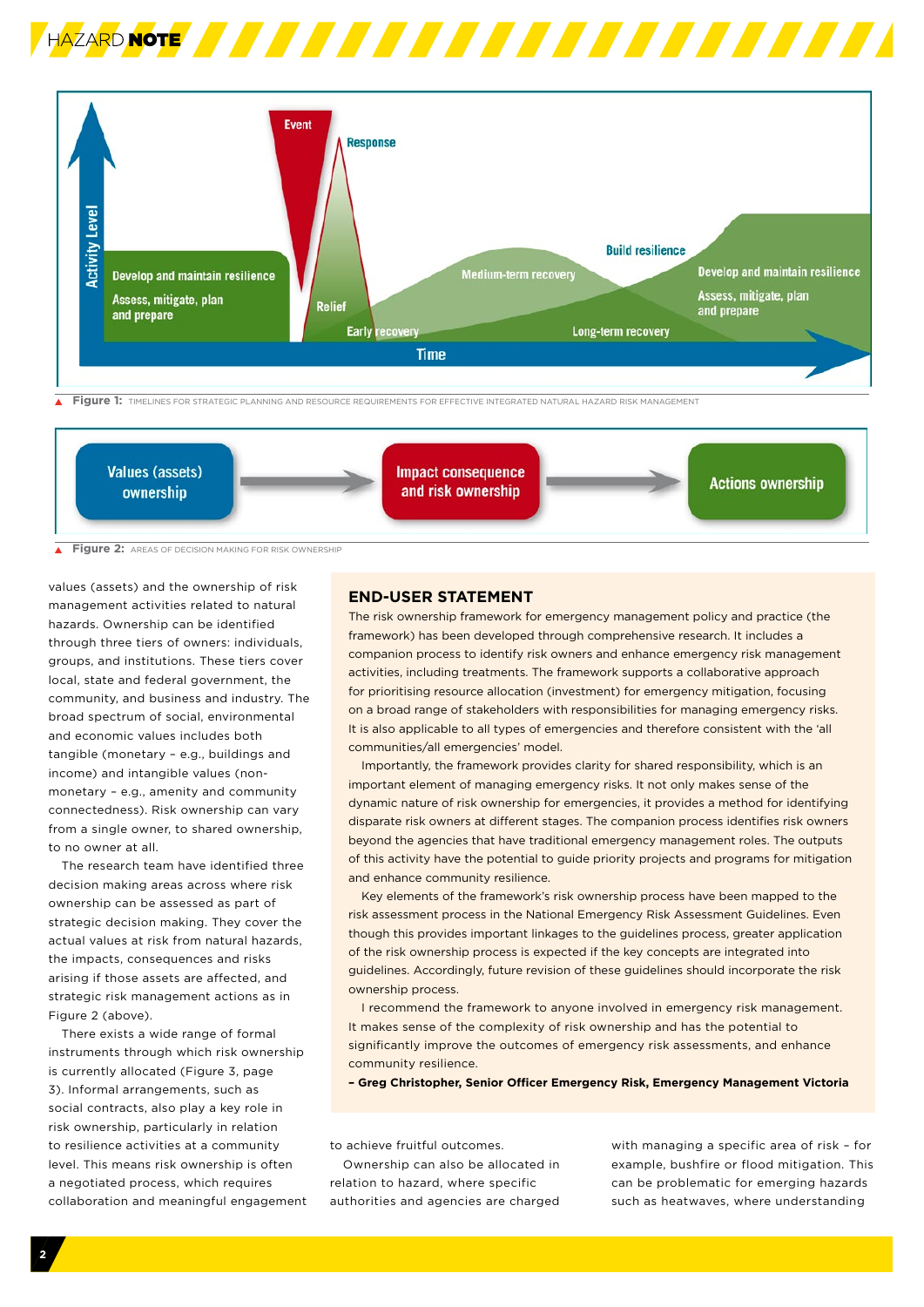



**Figure 3: INSTRUMENTS FOR ALLOCATING RISK OWNERSHIP** 



**Figure 4:** RISK SYSTEMS WITH INTERNAL AND EXTERNAL COMPONENTS

and management strategies are still being developed.

# **Applying ownership to strategic decision making**

Risk ownership of natural hazards is highly dynamic and can change abruptly as impacts and consequences cascade through a system. Two of the key ways this can happen are as a result of either risk contagion or exceedance of capacity thresholds. This broadens the focus of assessment from natural hazards themselves, to the internal and external risks that may be affected as a result. It is important to consider the 'system' of risks (Figure 4, above) to identify where interactions between different areas of risk may result. This can also help identify what type of decision making is most appropriate for specific contexts, and where actions are likely to be most effective.

The allocation of risk ownership is challenging, particularly in areas of shared ownership of complex values such as social cohesion and healthy environments that support a community. Such values are critical for future resilience. Ownership in these areas can often be unclear or unacknowledged, resulting in greater vulnerability to natural hazard impacts. As the ability to fulfil the obligations of ownership is critical to its effectiveness, it is also important to align expectations with current capacities and capabilities of risk owners.

# **RESEARCH FINDINGS**

Through a series of studies, workshops and interviews, this project mapped the patterns of risk ownership at the institutional scale and decision making preferences at the organisational level. This research was then used as a basis for the development of the framework. Key findings included:

- **• Risk ownership was found to show an imbalance between the public and private sectors, which is potentially unsustainable (Figure 5, page 4).** In particular, allocation for state and local government was considerably higher for risk and consequences and risk actions than was for the ownership of values at risk.
- **• Coordination between contributing agencies and agendas is needed to clarify ownership and support more effective management of activities and use of resources.** Risk ownership in areas contributing to resilience and risk reduction were found across multiple agencies and agendas. This was particularly the case in agencies who work with regional and community development and climate change adaptation. Coordination between contributing agencies and agendas is needed to clarify ownership and support more effective allocation and use of resources.
- **• Risk ownership relevant to strategic decision making is ill-defined, particularly for longer term activities focusing on recovery and resilience building.** No long-term (two or more years) policy, plans or strategies for environmental or social recovery to natural hazards were found.
- **• Knowledge gaps were found across long-term strategic horizons (two or more years)** in relation to mapping and identifying ownership of risks and consequences, and resilience and recovery activities – particularly for flood and heatwave hazards, and for social and environmental values.

# **HOW IS THIS RESEARCH BEING USED?**

An outcome of this research is the Risk Ownership Framework for Emergency Management Policy and Practice, which has been developed in collaboration with key project end-users to support better allocation of risk ownership as part of strategic planning and risk assessment activities.

The framework offers a companion process that differs from conventional processes as it uses a values-based approach, which includes negotiation